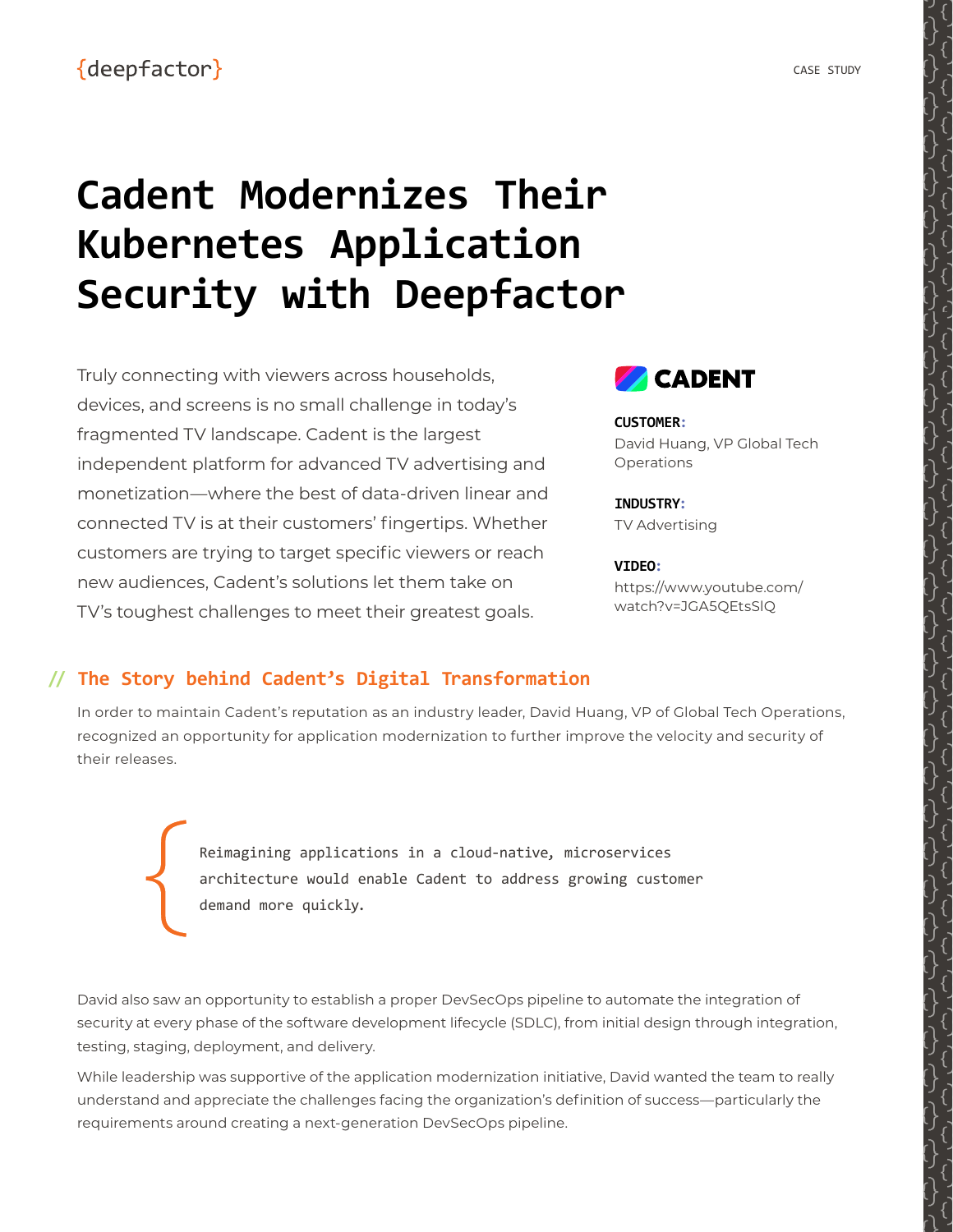"Our team is responsible for the entire SDLC, which means we need to analyze our code; review open-source compliance; check on third-party vulnerabilities, and ensure the service is both secure and performant," explained David. "And as we reviewed our current collection of security tools in the modernized setting, we realized we needed observability for our containerized workloads running in Kubernetes."

**For more detail, the following table highlights some of the drivers and criteria behind Cadent's evaluation of their existing application security process:**

| Challenge                                                                                                                                                                                                                                                                                                                             | Requirement                                                                                                                                                                                                                                    |
|---------------------------------------------------------------------------------------------------------------------------------------------------------------------------------------------------------------------------------------------------------------------------------------------------------------------------------------|------------------------------------------------------------------------------------------------------------------------------------------------------------------------------------------------------------------------------------------------|
| Existing approach to AppSec was reactive, meaning<br>many issues and risks were either missed or discovered<br>late in the development process causing untimely delays.                                                                                                                                                               | With the move to cloud-native development and<br>Kubernetes, Cadent required a DevSecOps pipeline<br>that was proactive, Kubernetes-aware, and would<br>enable developers to ship releases fast and secure.                                    |
| Using their current tooling, developers were struggling<br>to extract value from long—yet incomprehensive and<br>disjointed—SAST reports which lacked visibility into<br>application runtime. This blind spot extended to SCA<br>and container image scans, where vulnerabilities<br>weren't grouped and prioritized by applications. | Cadent required meaningful, end-to-end insights<br>captured in runtime, with alerts that were prioritized<br>and easy to triage on a per-application level. Cadent<br>needed a tool that could be fully integrated into the<br>CI/CD pipeline. |
| Without visibility into application behavior, AppSec<br>was unable to define "Rules" and be informed<br>of policy violations.                                                                                                                                                                                                         | Cadent wanted to provide AppSec teams with high-level<br>insights into the changes going into each release and the<br>subsequent impact to the (expanding) attack surface.                                                                     |

## **// Why Cadent Chose DeepFactor**

When evaluating available options for streamlining their DevSecOps pipeline, Cadent wanted a modern developer security platform that was ready to address the significant increase in supply chain, security, privacy, and compliance risks posed with the adoption of cloudnative development. More importantly, this product needed to be capable of providing developer security information for containerized workloads.

"We believe observing applications in runtime to analyze security risks is important for both containerized and monolith applications. And because we're in the process of modernizing, we're able to take advantage of the rich

"What makes Deepfactor interesting is its ability to observe our components early on in the development and build process—even before we perform the full regression scan going into production."

**—DAVID HUANG** VP OF GLOBAL TECH OPERATIONS, CADENT

insights provided through Deepfactor's analysis of applications running in Kubernetes." David continued, "For example, many of our existing tools, such as our DAST scanners, are going to have issues looking into containers sitting behind the Kubernetes load balancer."